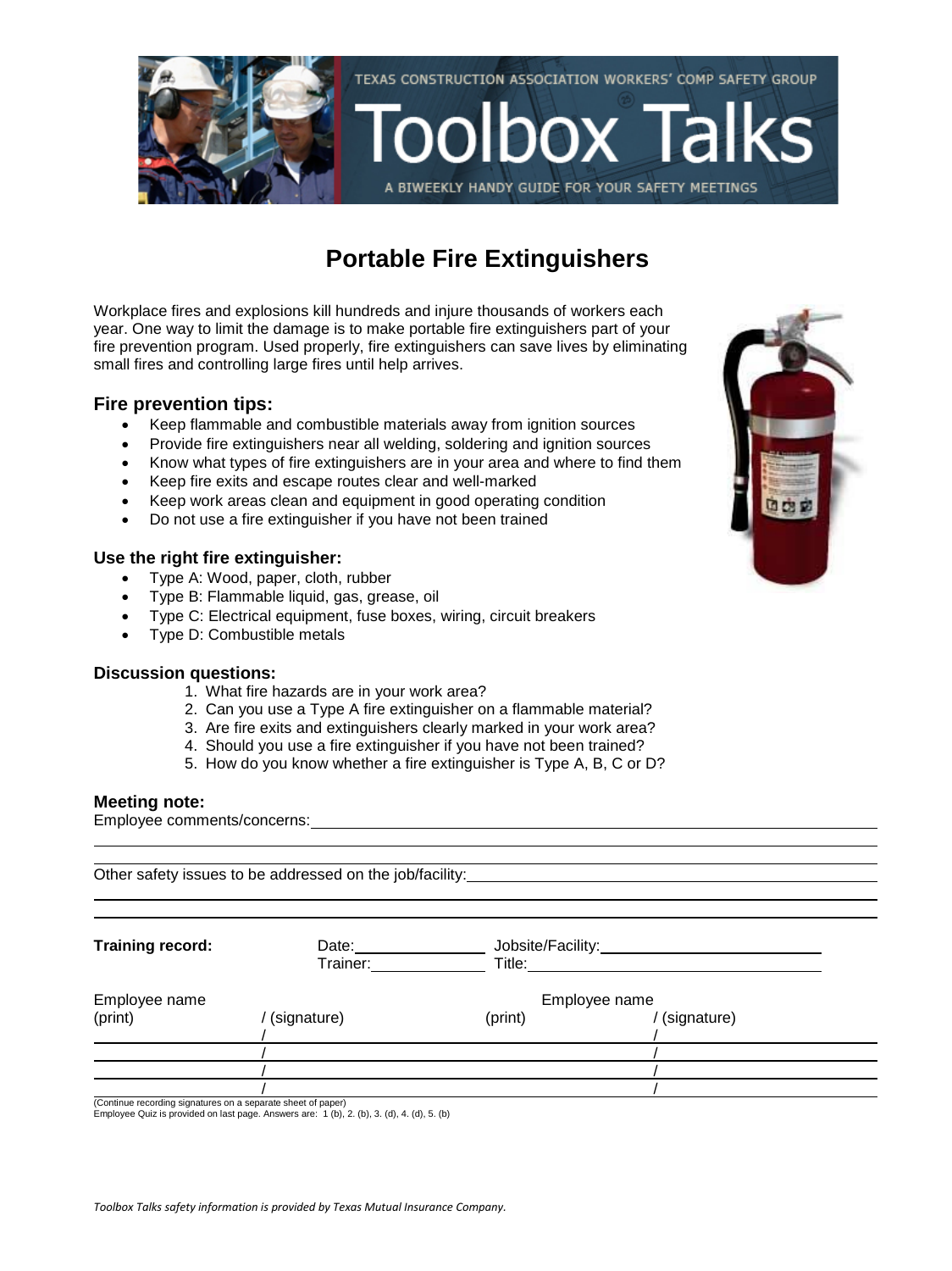

# **The Fire Triangle**

**Fires need heat, fuel and oxygen to survive.** If you eliminate any of the three, **you can prevent a fire.**

![](_page_1_Figure_3.jpeg)